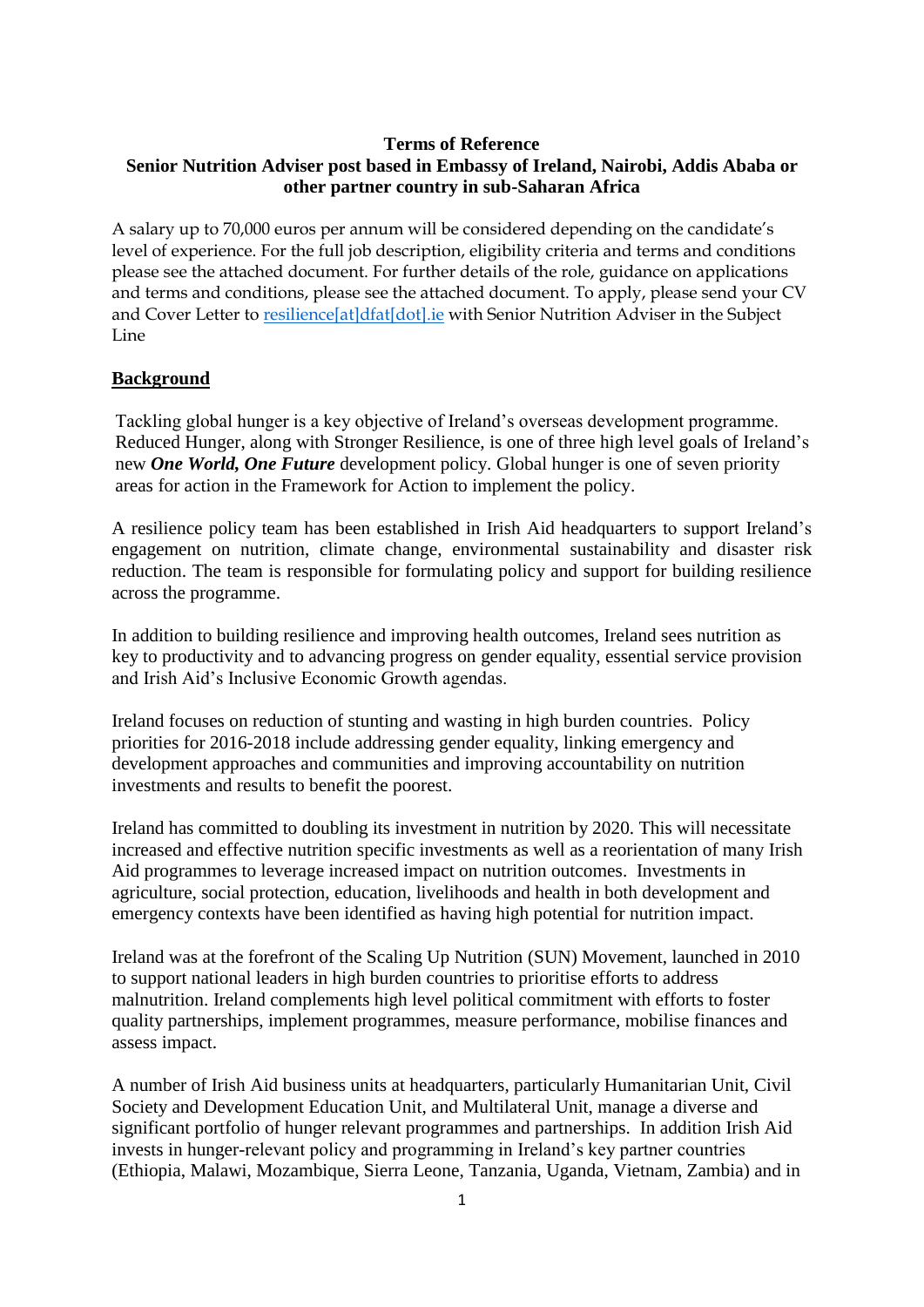other countries of particular interest to Irish Aid (Cambodia, Liberia, Laos, Myanmar, Timor Leste, Zimbabwe).

It is increasingly important for colleagues across Irish Aid to have access to updated analysis on progress and trends within our partner countries and a sense of common challenges and opportunities.

High calibre technical and policy expertise is being sought to support our engagement in global and partner countries, within policy fora, technical working groups, and across various funding partnerships.

The Department of Foreign Affairs and Trade thus seeks a senior nutrition adviser, based in Kenya, Addis Ababa or other partner country in sub-Saharan Africa to join the Irish Aid resilience policy team. The post will support country level policy and programming and draw lessons from Ireland's engagements at country level to inform global and regional processes.

# **Purpose**

The purpose of the role of the senior nutrition adviser would be:

- (i) Technical design and quality assurance of nutrition specific and nutrition sensitive programming in Irish Aid;
- (ii) Identify and draw lessons from engagement in nutrition across Ireland's partner countries and HQ business units to feed into global processes and country level strategies.

The senior nutrition adviser will assist in developing more consistent approaches to programming and policy engagement across these partnerships and will develop, document and communicate systematic lesson learning from Irish Aid engagement at local, national and global levels. Country offices require internal capacity development for programme design and policy engagement.

The senior nutrition adviser is a new post. Therefore, the role and ways of working are likely to evolve over time.

- Location: Preference for Nairobi or Addis Ababa, with consideration for Embassies in other Irish Aid key partner countries. Travel: Up to 40% of time, focussing on at least three countries per year and ad hoc monitoring of partnerships on request. Terms: A three year locally engaged contract with a remuneration package commensurate with experience and local market rates for senior programme advisor posts in bilateral agencies. A salary up to 70,000 euros per annum will be considered depending on experience.
- Management: The adviser will be an integral member of an Embassy team in addition to being a full member of Irish Aid's Resilience policy team in Irish Aid HQ.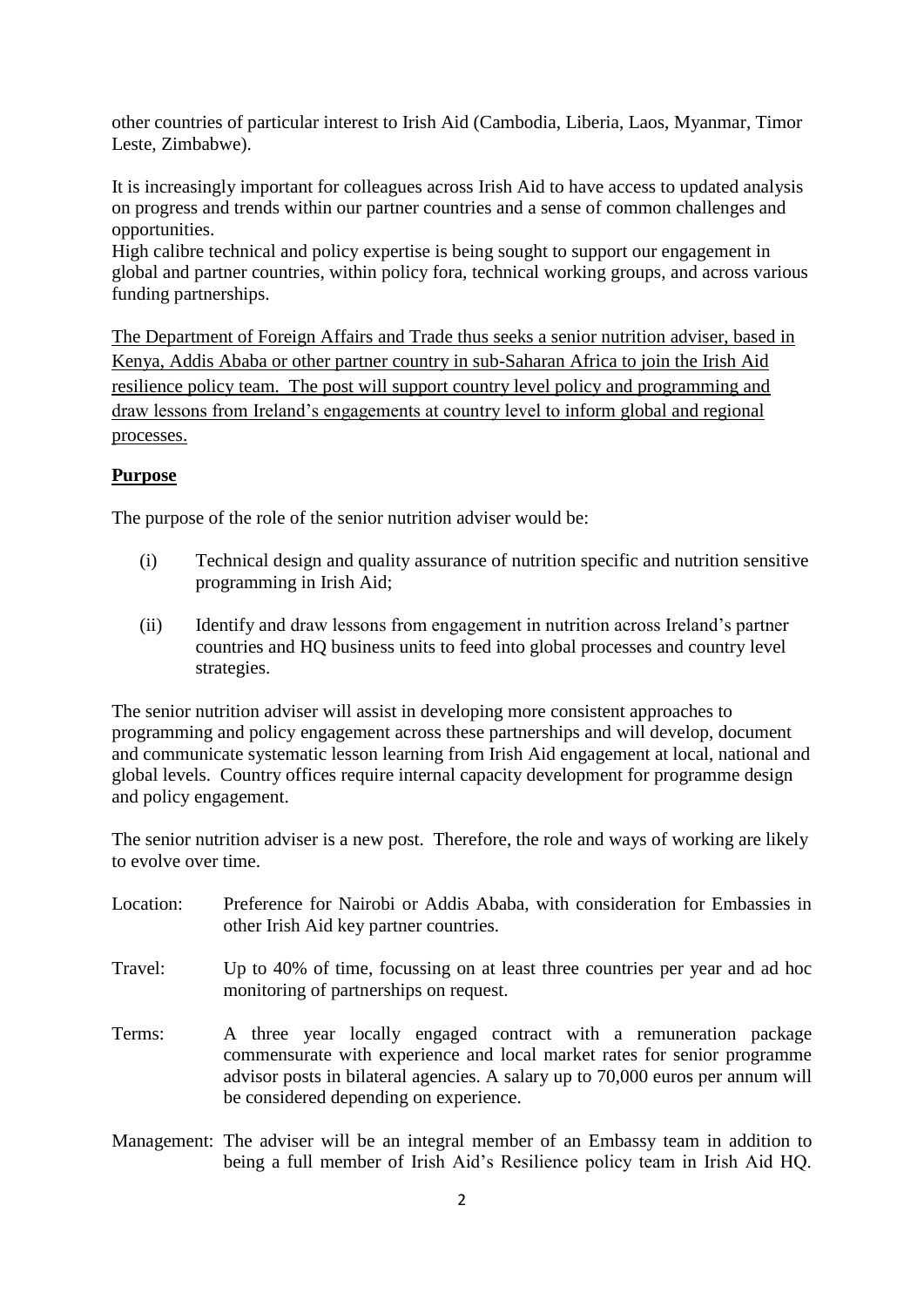Reporting lines and performance management will be to the nutrition policy lead. Work plans and policy positions will be cleared through the resilience policy team lead. Day to day reporting will be to a nominated official in the Embassy and good communication will be maintained with the Head of Mission and Head of Development.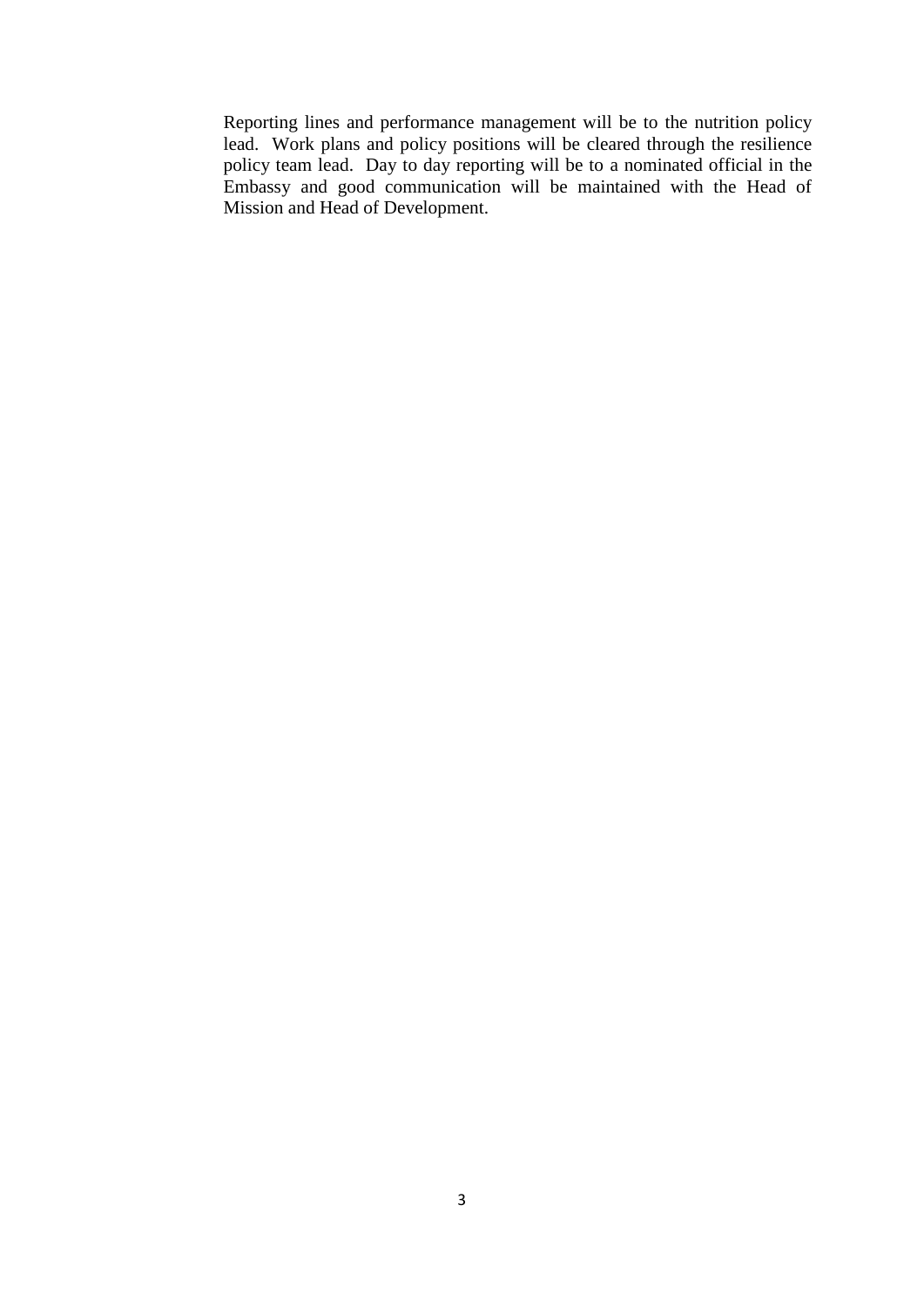### **Description of the Post**

# **Technical design and quality assurance of nutrition specific and nutrition sensitive programming:**

- i. Provide direction and strategic guidance to colleagues in Irish Aid partner countries at key points in the country strategy cycle to position nutrition firmly in relevant programmes;
- ii. Consider internal policy coherence, in particularly with climate change, gender, essential services and inclusive economic growth;
- iii. Provide additional technical expertise for colleagues in Missions and HQ for monitoring of results, conducting evaluations, and developing country strategies, in particular to align with Scaling Up Nutrition (SUN) country plans. Identify the need for additional external expertise where required;
- iv. For technical proposals related to nutrition specific and nutrition sensitive programmes, facilitate work on technical guidance on acceptable quality standards that will ensure the quality of the background analysis, intervention logic, monitoring and reporting;
- v. Support the use of technical guidance by Irish Aid staff and partners, providing quality assurance on the appraisal of nutrition specific and nutrition sensitive programme proposals;
- vi. Maintain an overview of key Irish Aid partner organizations and nutrition specific and nutrition sensitive programmes supported by Irish Aid to assess quality of implementation and alignment with SUN country national nutrition plans. Collate results and identify examples of good and poor practice to feed back to Embassies, geographical desks and relevant colleagues in headquarters;
- vii. In consultation with Embassies and geographical desks, and drawing on available capacity assessments, facilitate or deliver appropriate training and support to staff with a view to building up capacity across the organization on nutrition programming.

# **Draw lessons from engagement in nutrition across Ireland's partner countries to feed into global processes and country and HQ level strategies:**

- i. With the Nutrition Lead at HQ engage with the donor network of the Scaling Up Nutrition (SUN) Movement and capability groups (communities of practice) to feed in country level experience of SUN. Support colleagues in nutrition coordination roles at country level. Provide briefing and input for senior level engagement by Ireland in SUN;
- ii. Provide Irish Aid with analyses of nutrition indicators and risk factors, impact pathways, underlying issues and key drivers of under-nutrition in countries of particular interest to Irish Aid. This will include a critical analysis cross-country trends, of existing evidence on what is working and implications for programming;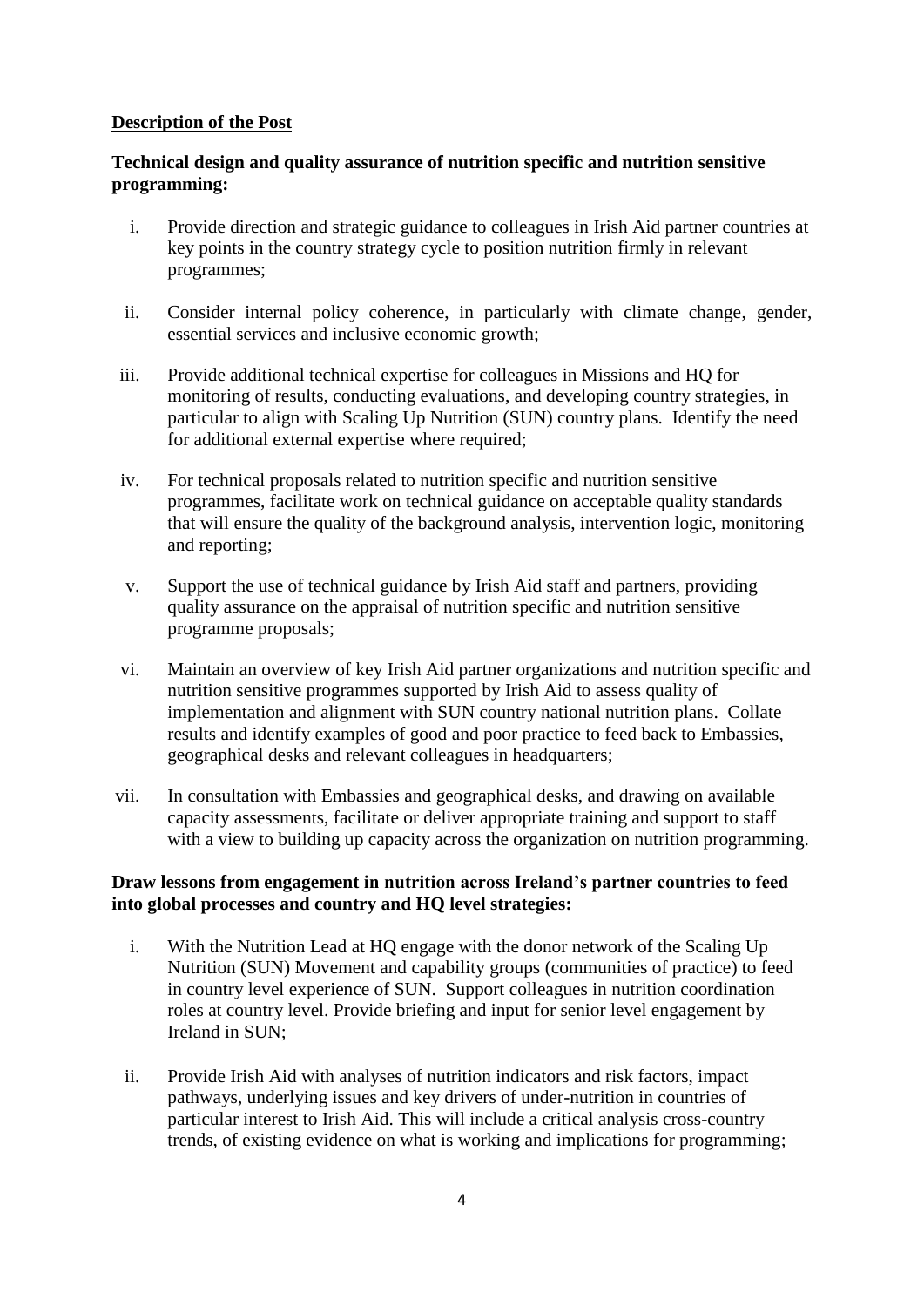- iii. Engage with nutrition related research funded by Irish Aid to guide the research agenda and ensure the quality of findings. Assess policy and programming implications of research findings and communicate key messages to Irish Aid and partners. Identify key elements of research and learning that should be communicated at global and regional level;
- iv. Identify knowledge gaps and make appropriate recommendations.

### **Contribute to the work of the Department in the Region:**

- i. Provide input on request to expert meetings and technical fora related to nutrition guidance, protocols, research, monitoring frameworks and global norms;
- ii. Contribute to the day to day work of the Embassy; engage in representation and coordination as requested by the Head of Mission.

# **Recruitment Selection Criteria**

- Postgraduate or professional qualification in public health and/or nutrition;
- Fluent English. Excellent communication skills with clear written and oral presentation;
- At least eight years' experience in nutrition, public health, social protection, food security, rural livelihoods or a related field;
- Familiarity and experience implementing and overseeing direct and indirect nutrition programmes in developing countries in both development and humanitarian contexts;
- Direct programming or and policy development experience on the integration of nutrition into at least one of the following: social protection, education, agriculture, public health, water and sanitation;
- Experience in assessing funding proposals on service delivery, research or coordination;
- Experience in critical analysis of country and regional data from national surveys and other sources, extracting trends, observations and policy implications for nutrition policies and investments to benefit the poorest and build resilience;
- Conversant with recent research and publications on the global burden, causes and consequences of under-nutrition and over-nutrition;
- Self motivated with an ability to work independently and as part of a team;
- Ability to manage challenging tasks and deliver on time and to a high standard;
- Ability to plan and prioritise work in terms of importance, timescales and other resource constraints, re-prioritising in light of changing circumstances.